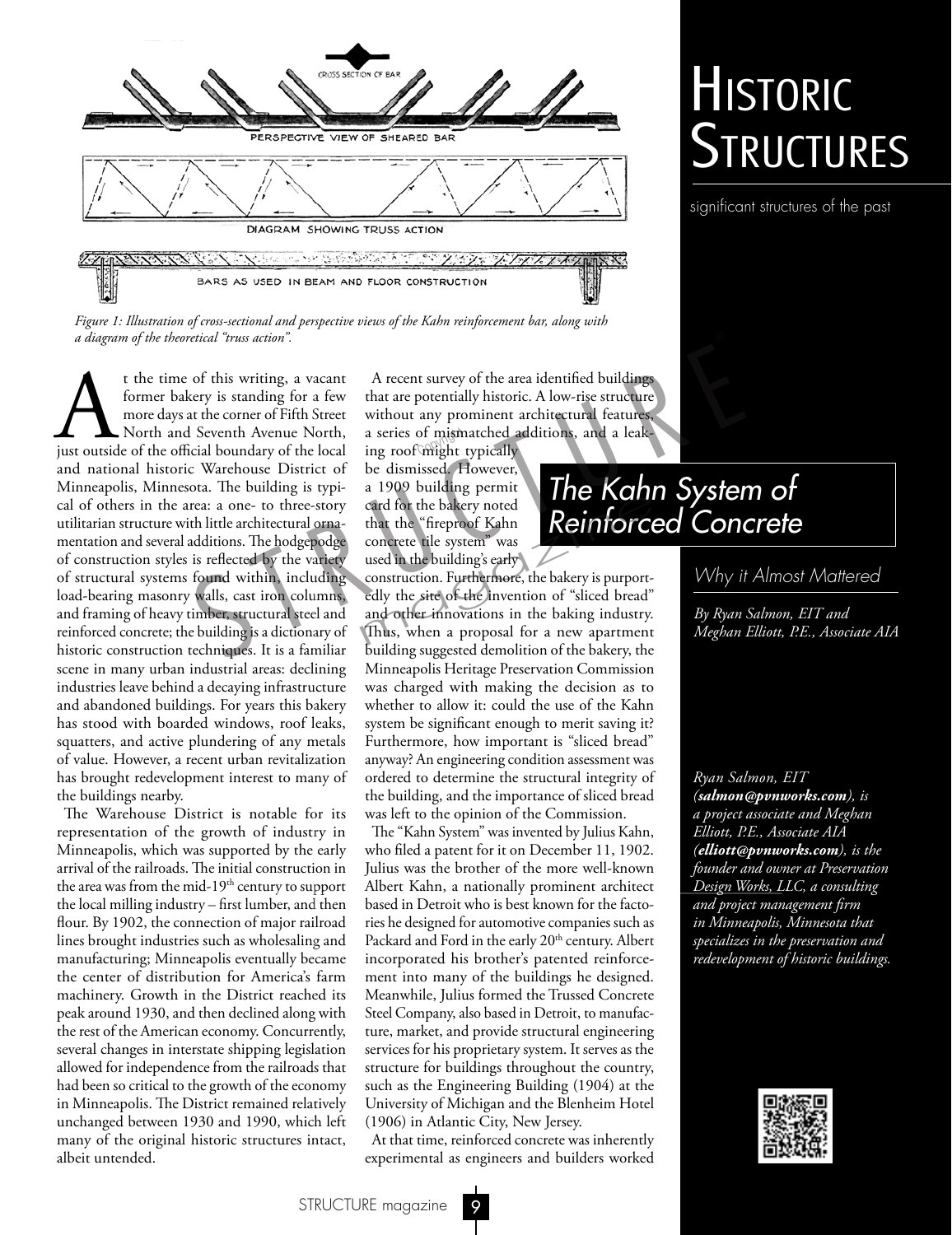

Figure 2: Illustration of Kahn's reinforcement as installed in floors, beams and columns.

to understand how to design and construct safe and efficient structures from the material. Numerous patented systems were developed, such as Ernest Ransome's twisted steel reinforcement and Claude (C.A.P.) Turner's "mushroom system" of flat-slab floor construction using smooth round rods. Kahn's reinforcement system was unique: it consisted of visually distinctive rolled diamond-shaped bars with flat-plate flanges (or "wings") that were sliced and bent up at regular intervals at approximately 45 degrees from the longitudinal axis of the reinforcement. Kahn rationalized that concrete members constructed with his reinforcement, particularly beams, would act in bending as a Pratt or Warren truss, with the diagonal wings and longitudinal bars serving as tension members and the concrete serving as vertical (or diagonal) compression members (*Figure 1, page 9* ). The diagonal wings were also theorized as shear reinforcement. The system was incorporated into reinforced concrete beams, joists and – in early examples – columns (*Figure 2* ). Joists were typically installed with a hollow clay tile block system that consisted of rows of blocks laid with a three- to four-inch space between. Kahn-style reinforcement was placed into the voids between the blocks, which were subsequently filled with concrete (*Figure 3*). The hollow clay tile blocks were left in place,



*Figure 3: Cross-section of hollow clay tile joist floor system.*

which resulted in a smooth underside suitable for finishing with plaster. The bakery used the hollow clay tile joist construction method for the floor in the 1909 addition.

A publication by the Trussed Concrete Steel Company claimed that the system offered 20-30% greater capacity compared to "beams reinforced with horizontal rods and loose stirrups with the same area of reinforcement." These claims were based on tests performed in 1907 at the University of Wisconsin on simply supported beams. According to the test report provided in the Trussed Concrete Steel Company publication, the beams with "loose stirrups" failed due to slippage of the rods and concrete shear near the supports. In contrast, the Kahn-reinforced beams were claimed to fail in flexure near the center (*Figure 4* ). A review today of the test data shows that the test beams with "loose stirrups" were constructed with smooth longitudinal bars and U-shaped shear reinforcement spaced at intervals of at least three-quarters of the depth of finishing with plaster. The bakery used the<br>llow clay tile joist construction method for<br>floor in the 1909 addition.<br>publication by the Trussed Concrete Steel<br>mpany claimed that the system offered<br> $\alpha$ -30% greater capacit

the longitudinal reinforcement. While the lack of testing standards and documentation from that time leaves some questions today about the validity of the tests, the intention of the testing was clear: to demonstrate the strength of the product, to create confidence in the product for contractors and building code officials, and to promote a proprietary reinforcing method.

Kahn's reinforcing system drew both attention and criticism from contemporary practitioners. In particular, C.A.P. Turner, a nationally prominent engineer based in Minneapolis, vehemently objected to Kahn's system in his 1909 book, *Concrete-Steel Construction*:

*In theory the Kahn bar is supposed to act with the concrete after the manner of a Warren Truss, and proof of this theory as advanced by the advocates of this type of reinforcement, reminds one of the story of the friendly discussion between two lawyers, in which the question came up as to who was recognized as the most prominent attorney in the place.*

*"I am of course," said the first. "How can you prove it?" asked his friend. "Why, I do not need to prove it, I am willing to admit it," replied the first.*

*Thus the advocate of this type of reinforcement apparently advances similarly convincing proof that the bar acts in the manner claimed.*

Turner also pointed out that because of how the bar was manufactured, the "wings" at the ends of the bars were shorter. He noted that shear stresses were greatest at the ends of a simply supported beam, where the Kahn System provided the least amount of shear reinforcement. Turner further critiqued it for not providing continuous longitudinal reinforcement for the beams at the columns, which created a potentially catastrophic and brittle failure mechanism; in contrast,



*Figure 4: Load test of a Kahn System beam to failure.*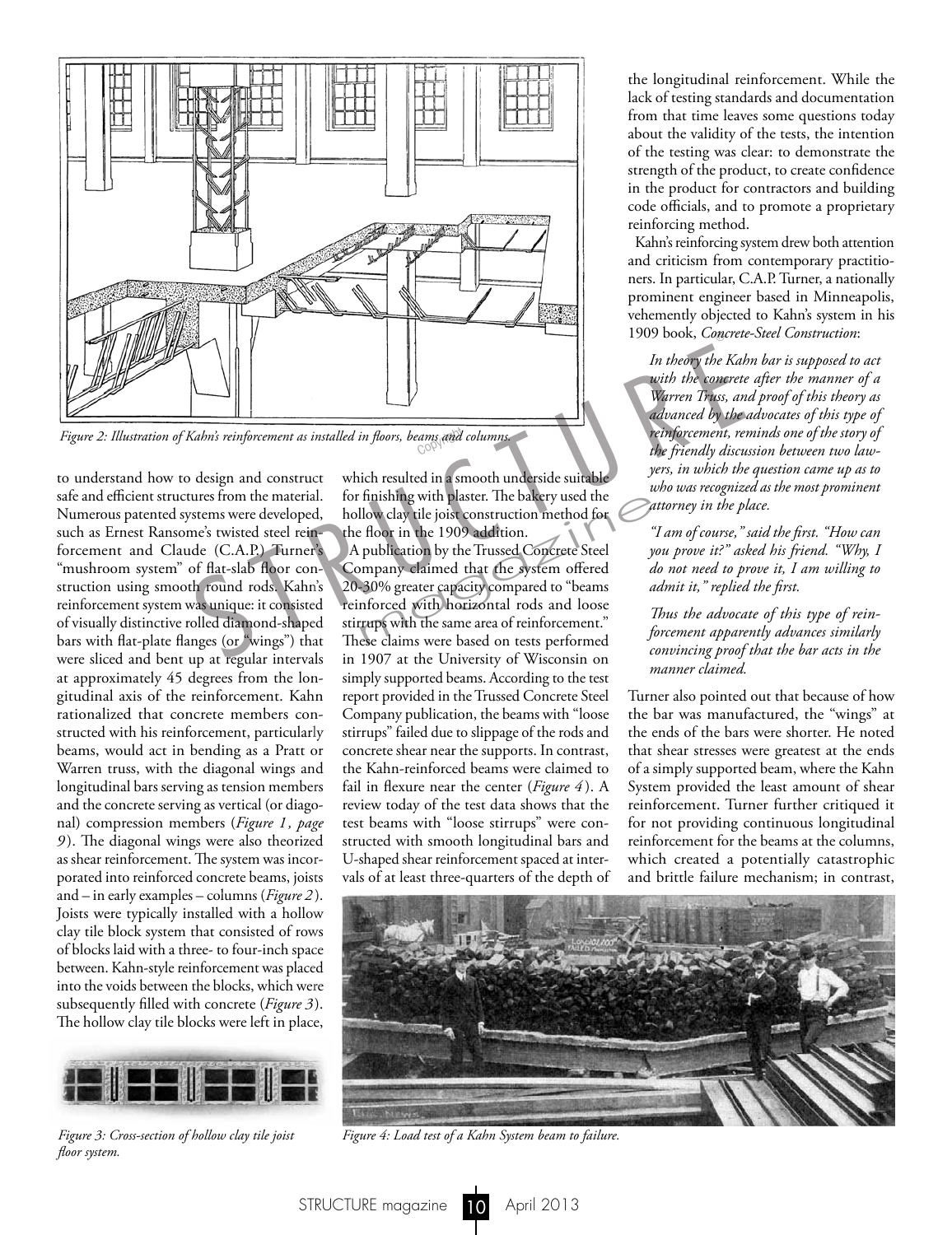

*Figure 5: Test panel constructed with the Kahn System loaded to 4,000 psf with iron ingots for the Nichols, Dean and Gregg Warehouse Building in St. Paul, Minnesota (demolished 1990).*

Turner and several other engineers at the time promoted a configuration of continuous longitudinal reinforcing over the top of the columns. Another shortcoming was that as the length of the "wings" increased, the spacing of the "wings" also increased, which effectively imposed an upper limit on the shear strength of a beam of fixed depth.

The Kahn System was involved in at least two catastrophic building failures. In November 1906, the Bixby Hotel in Long Beach, California partially collapsed during construction. Engineers investigating the collapse of the hotel concluded that premature removal of formwork and shoring was the cause. Two weeks later, the Eastman Kodak Building in Rochester, New York collapsed during construction. Investigators found numerous flaws in the quality of the work. They found a large amount of wood debris and sawdust in the concrete, as well as improperly placed reinforcement in many locations. Both investigations concluded that the collapses were not due to faulty design or flaws in the Kahn-style reinforcement; rather, they were the result of poor workmanship.

Ultimately, increasing standardization of concrete reinforcement systems and greater understanding of reinforced concrete behavior led to the decline of numerous proprietary methods of reinforcement, including the Kahn

System. Reports published by the Joint Committee on Standard Specifications for Concrete and Reinforced Concrete in 1908, 1912, 1916 and 1924 provided specifications and guidelines for the design and construction of nonproprietary reinforced concrete structures. As concrete reinforcement became standardized into the form most commonly used today, the Trussed Concrete Steel Company broadened its market into products such as concrete pan joist formwork and steel window frames, and shortened its name to the Truscon Steel Company in the 1920s. In 1935, it became the 1920s. In 1935, it became<br>a subsidiary of the Republic

Steel Corporation. The company no longer exists today.

The pending demolition of the bakery presented many questions about both the structural and historic integrity of the building. From a structural perspective, the consulting engineering company (Minneapolis-based Meyer Borgman Johnson) was required to determine whether the building, and especially the Kahn System, was adequate to support current and proposed floor loads. A partial collapse in the area of the Kahn reinforcement, coupled with the known inadequacies of the reinforcing and significant corrosion after years of water intrusion, led to the conclusion that the floor system likely lacked sufficient strength to support any code-mandated loads in its current condition. Repair of the system was deemed cost-prohibitive and invasive. market into products such as Gregg Company Werd with the Kahn System loaded to 4,000 and steel window frames, and the "strongest in the Nichols, Dean and Gregg Warehouse Building and steel window frames, and the "strongest he pending demolition of the bakery<br>
Examplement and historic integrity of able<br>
Extructural and historic integrity of able<br>
Extructural and historic integrity of able<br>
Extructural perspections of the consulting engineerin

> The historic integrity and significance of the system is less clear than an engineering comparison of demand versus capacity: did the bakery building, and specifically the Kahn reinforcing, represent an important part of construction history in the Twin Cities of St. Paul and Minneapolis? There are a few other remaining buildings in the area that incorporated the Kahn System. The "Northwest" branch office of the Trussed Concrete Steel

Company designed the structure for the Minnesota State Fair Grandstand, as well as the Lowry Building in St. Paul. A description of the Kahn System in *Cement Age*, a trade journal of the time, mentioned that the nine-story, 450,000-square-foot Farwell, Ozmum, Kirk & Co. warehouse in St. Paul was built in 1906 with a reinforced concrete structure using the Kahn System throughout. The warehouse was designed to carry 500 psf, and was load-tested after construction to 1,500 psf by piling pig iron eight feet high in a floor bay. It currently serves as the East Building of the Ramsey County Government Center. The Nichols, Dean, and Gregg Company Warehouse in St. Paul was constructed in 1906, and was claimed to be the "strongest in the world" by the architect and contractor. Although the veracity of this claim is unknown, it was certainly a strong building as proven by load testing (*Figure 5*). Other buildings may have used the system, but documentation of the reinforcement type is not available.

Kahn's type of reinforcement is one of dozens of novel patented systems available at the beginning of the  $20<sup>th</sup>$  century. The Kahn system exemplifies the intensive innovation, entrepreneurship, and experimentation seen in reinforced concrete construction during this period. Perhaps it is not coincidental that the inventive engineers commonly named their proprietary systems after themselves, and actively marketed their technology through testing programs, technical treatises, and paid advertising. Many of these systems have been lost to demolition, neglect, or simple lack of documentation. As engineers and historians, we ask what role engineering and construction history should play in the field of historic preservation. What lessons can we learn from these systems and this period of time? How did these engineers and their inventions influence concrete construction today?

The demolition of the building was ultimately approved. The Kahn system, and the original home of sliced bread, will no longer be in Minneapolis.

All graphics from the *Kahn System of Reinforced Concrete* or *Kahn System Standards* publications.



STRUCTURE magazine **11** April 2013